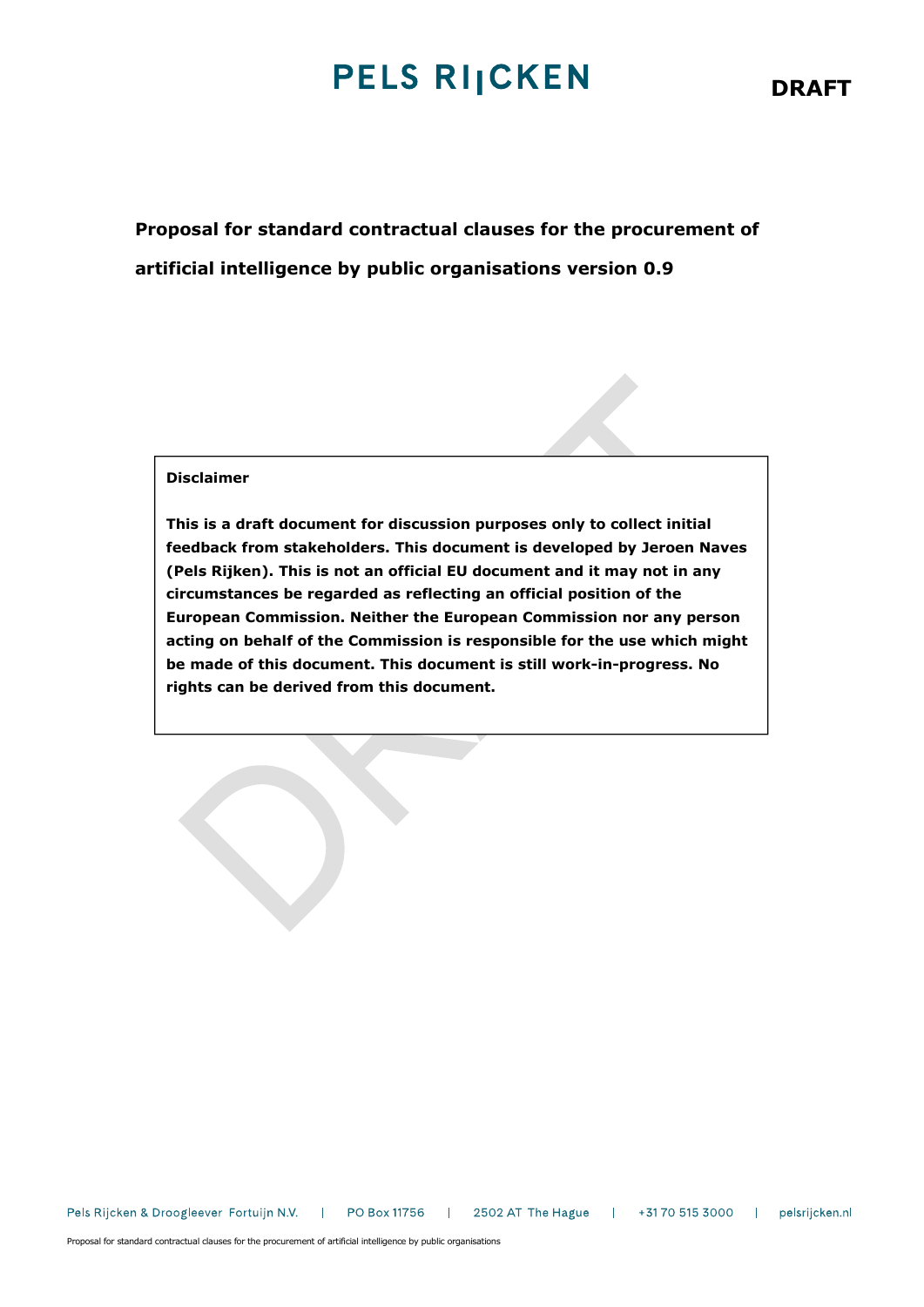#### Introductory remarks

These standard contractual clauses have been drafted for public organisations wishing to procure an AI System developed by an external supplier. These standard clauses are based on the standard clauses for the procurement of algorithmic systems developed by the City of Amsterdam in 2018 (https://www.amsterdam.nl/innovatie/digitalisering-technologie/algoritmenai/contractual-terms-for-algorithms/).

The standard contractual clauses presented in this draft are based to a large extent on the requirements and obligations for high-risk AI Systems included in the Title III of the proposal for a Regulation on artificial intelligence\* ("AI Act"). This proposal is subject to ongoing negotiations so the clauses will need to be revised to take into account any changes made and fully align them with the final regulation adopted by the Council and the European Parliament.

Considering that the proposed AI Act is still under negotiations, public organisations that decide to use these conditions may do that on a voluntary basis assessing on a case-by-case basis whether the various sections of these standard contractual clauses are sufficient and proportionate for procuring a particular AI System. The standard contractual clauses target in particular AI systems classified as 'high-risk' within the meaning of Article 6 and listed in one of the areas covered by Annexes II and III of the proposed AI Act. For non-high risk AI the application of these requirements is not mandatory under the AI Act, but recommended to improve trustworthiness of AI applications procured by public organisations. Where appropriate and justified depending on the impact of the system on the individuals and the society, public organisations may also extend the application of these clauses to other algorithmic systems that may not be necessarily qualified as 'AI' to cover in addition simpler software rule-based systems, considering that their use in the public sector may also require in certain cases increased accountability, control and transparency.

The standard contractual clauses only contain provisions specific to AI Systems and on matters covered by the proposed AI Act, thus excluding other obligations or requirements that may arise under relevant applicable legislation such as the General Data Protection Regulation. Furthermore, these standard contractual clauses do not comprise a full contractual arrangement. For example, these standard contractual clauses do not contain any conditions concerning acceptance, payment, delivery times, applicable law or liability. The standard contractual clauses are drafted in such a way that they can be attached as a schedule to an agreement in which such matters have already been laid down.

\* Proposal for a Regulation of the European Parliament and of the Council laying down harmonised rules on artificial intelligence and amending certain union legislative acts, COM(2021)206 final.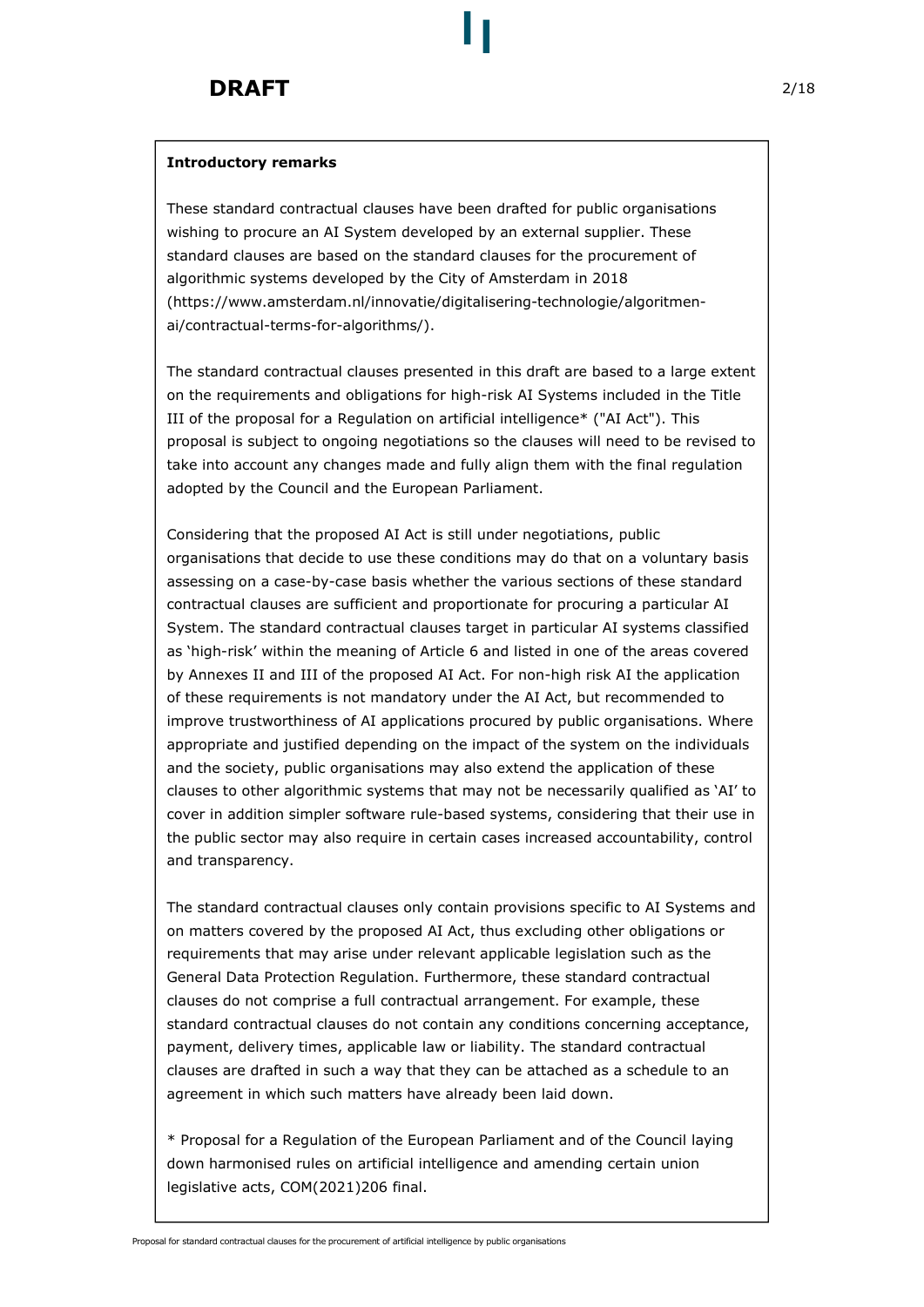# Section A - Definitions

Article 1 Definitions

- 1.1. Capitalised terms used in these Clauses will have the meaning as defined in this article.
- Agreement: the entire agreement of which the Clauses, as a schedule, are an integral part;
- AI System: the AI system(s) as referred to in **Annex A**, including any new versions thereof; [optional] The parties may agree that these Clauses or parts thereof also apply to any algorithmic system regardless of whether the system is based on artificial intelligence or other digital technologies as described in Annex A.
- Clauses: these standard contractual clauses for the procurement of artificial intelligence by public organisations;
- Data Sets: the data set or data sets as described in **Annex B**, including any modifications or extensions thereof, as well as any other data sets created after the conclusion of the Agreement that are used in the context of the Agreement;
- Delivery: the time at which the Supplier informs [NAME OF PUBLIC ORGANISATION] that the AI System satisfies all agreed conditions and is ready for use;
- Intended Purpose: the use for which an AI System is intended by the Supplier, including the specific context and conditions of use, as specified in Annex B, the information supplied by the Supplier in the instructions for use, promotional or sales materials and statements, as well as in the technical documentation;
- Reasonably Foreseeable Misuse: the use of the AI System in a way that is not in accordance with its Intended Purpose, but which may result from reasonably foreseeable human behaviour or interaction with other systems;
- Supplier: the natural or legal person, public authority, agency or other body that supplies the AI System under its own trademark or name to [NAME OF PUBLIC ORGANISATION] pursuant to the Agreement.

### Section B – Essential requirements in relation to the AI-system

### Article 2 Risk management system

- 2.1. The Supplier ensures that, prior to the Delivery of the AI System, a risk management system shall be established, implemented and documented in relation to the AI System.
- 2.2. The risk management system shall at least comprise the following steps: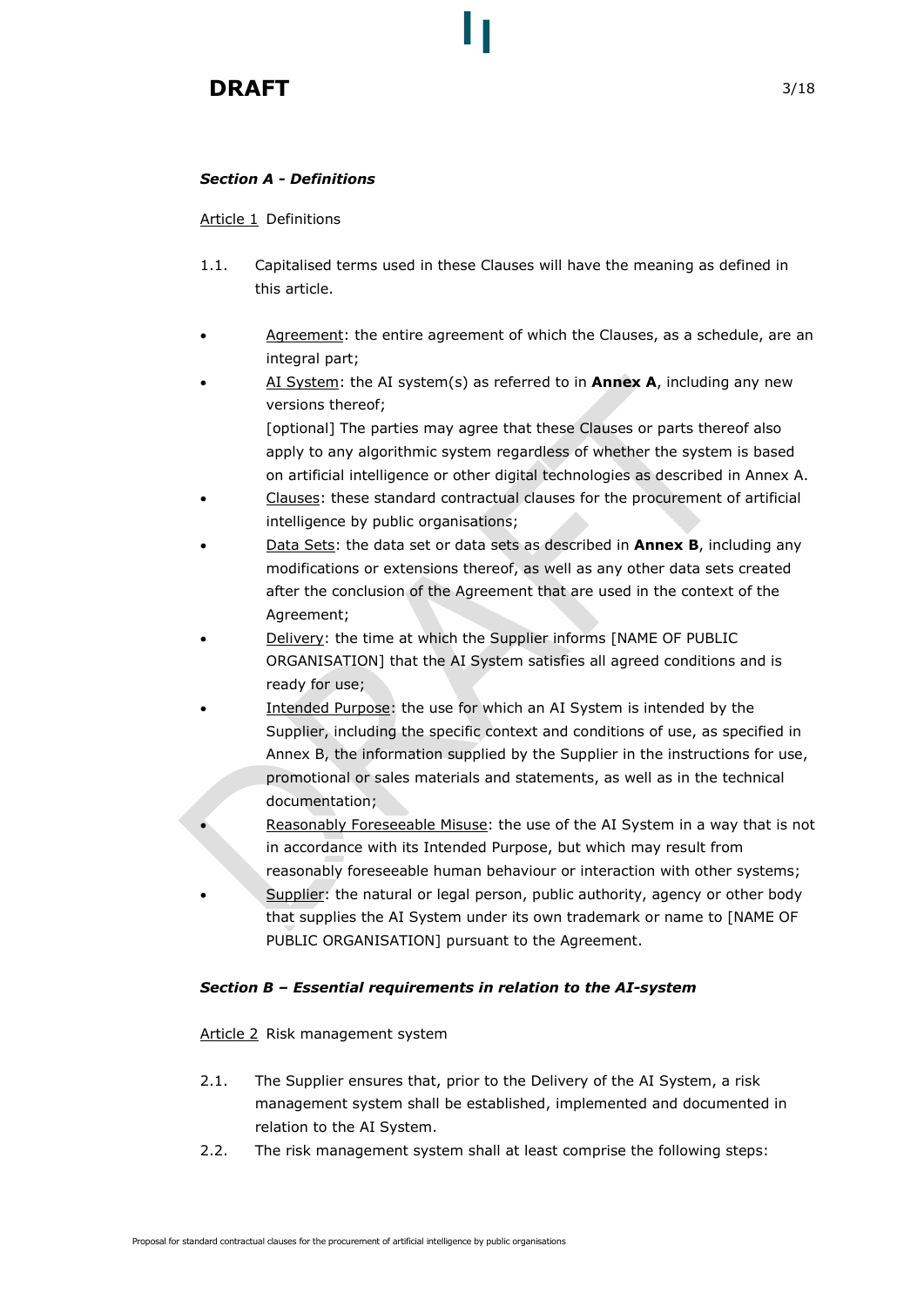- a. identification and analysis of the known and foreseeable risks to health, safety and fundamental rights that are likely to arise in the light of the Intended Purpose of the AI System;
- b. estimation and evaluation of the risks that may emerge when the AI System is used in accordance with its Intended Purpose and under conditions of Reasonably Foreseeable Misuse;
- c. evaluation of other possibly arising risks;
- d. adoption of suitable risk management measures in accordance with the provisions of the following paragraphs.
- 2.3. The risk management measures referred to in paragraph 2.3, point (d) shall take into account the generally acknowledged state of the art, including as reflected in relevant harmonised standards or common specifications.
- 2.4. In identifying the most appropriate risk management measures referred to in paragraph 2.3, point (d), the following shall be ensured:
	- a. elimination or reduction of risks as far as possible through adequate design and development;
	- b. where appropriate, implementation of adequate mitigation and control measures in relation to risks that cannot be eliminated;
	- c. provision of adequate information, in particular as regards the risks referred to in paragraph 2.3, point (b) of this article.
- 2.5. The Supplier ensures that, prior to the Delivery of the AI System, the AI System is tested in order to verify whether the AI System complies with the Clauses and whether the risk management measures referred to in paragraph 2.3, point (d) are effective in light of the Intended Purpose. If requested by the Public Organisation, the Supplier is obligated to test the AI System in the environment of [NAME OF PUBLIC ORGANISATION].
- 2.6. All risks identified, measures taken and tests performed in the context of compliance with this article will be documented by the Supplier. The Supplier must make these documents available to [NAME OF PUBLIC ORGANISATION] at the time of Delivery. The Supplier must update this documentation at least with every important change made to the AI System during its lifecycle, and subsequently make it available to [NAME OF PUBLIC ORGANISATION].

# Article  $3 <$  for AI Systems which make use of techniques involving the training of models with data/for other systems applicable only as relevant> Data and data governance

- 3.1. The Supplier ensures that the Data Sets used in the development of the AI System, including training, validation and testing, shall be subject to appropriate data governance and management practices. Those practices shall concern in particular:
	- a. the relevant design choices;
	- b. data collection;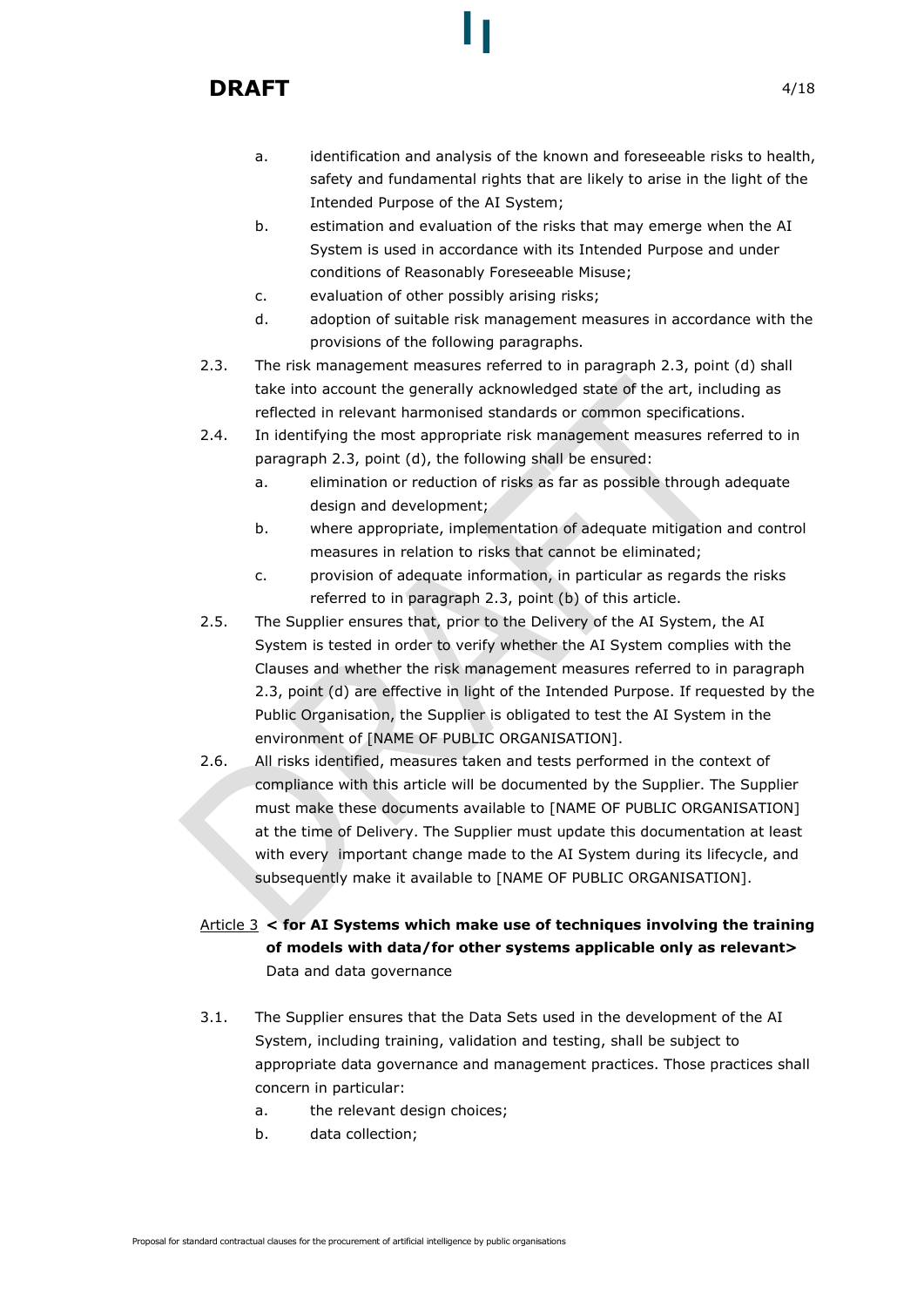- c. relevant data preparation for processing operations, such as annotation, labelling, cleaning, enrichment and aggregation;
- d. the formulation of relevant assumptions, notably with respect to the information that the data are supposed to measure and represent;
- e. a prior assessment of the availability, quantity and suitability of the Data Sets that are needed;
- f. examination in view of possible biases;
- g. the identification of any possible data gaps or shortcomings, and how those gaps and shortcomings can be addressed.
- 3.2. The Supplier ensures that the Data Sets used in the development of the AI System, to the extent that it is possible with the current state of art, are relevant, representative, free of errors and complete. The Data Sets have the appropriate statistical properties, including, where applicable, as regards the persons or groups of persons on which the AI System is intended to be used. These characteristics of the Data Sets may be met at the level of individual data sets or a combination thereof.
- 3.3. The Supplier ensures that the Data Sets used in the development of the AI System take into account, to the extent required by the Intended Purpose, the characteristics or elements that are particular to the specific geographical, behavioural or functional setting within which the AI System is intended to be used.
- 3.4. The obligations under this article apply not only to the development of the AI System prior to Delivery, but also to any use of Data Sets at any other time during the term of the Agreement.

Article 4 Technical documentation and instructions for use

- 4.1. The Delivery of the AI System by the Supplier includes the handover of the technical documentation and instructions for use.
- 4.2. The technical documentation must be drawn in a way that allows to demonstrate and provide with the necessary information to assess the compliance of the AI System with the provisions of the requirements set in these Clauses and at least satisfy the conditions described in Annex C.
- 4.3. The instructions for use shall include concise, complete, correct and clear information that is relevant, accessible and comprehensible to [NAME OF PUBLIC ORGANISATION]. The instructions for use must at least satisfy the conditions described in Annex D.
- 4.4. < optional> The technical documentation and instructions for use must be drawn up in English.
- 4.5. < optional> [NAME OF PUBLIC ORGANISATION] has the right to make copies of the technical documentation and instructions for use to the extent necessary for internal use within the organisation of [NAME OF PUBLIC ORGANISATION], without prejudice to the provisions of article 6.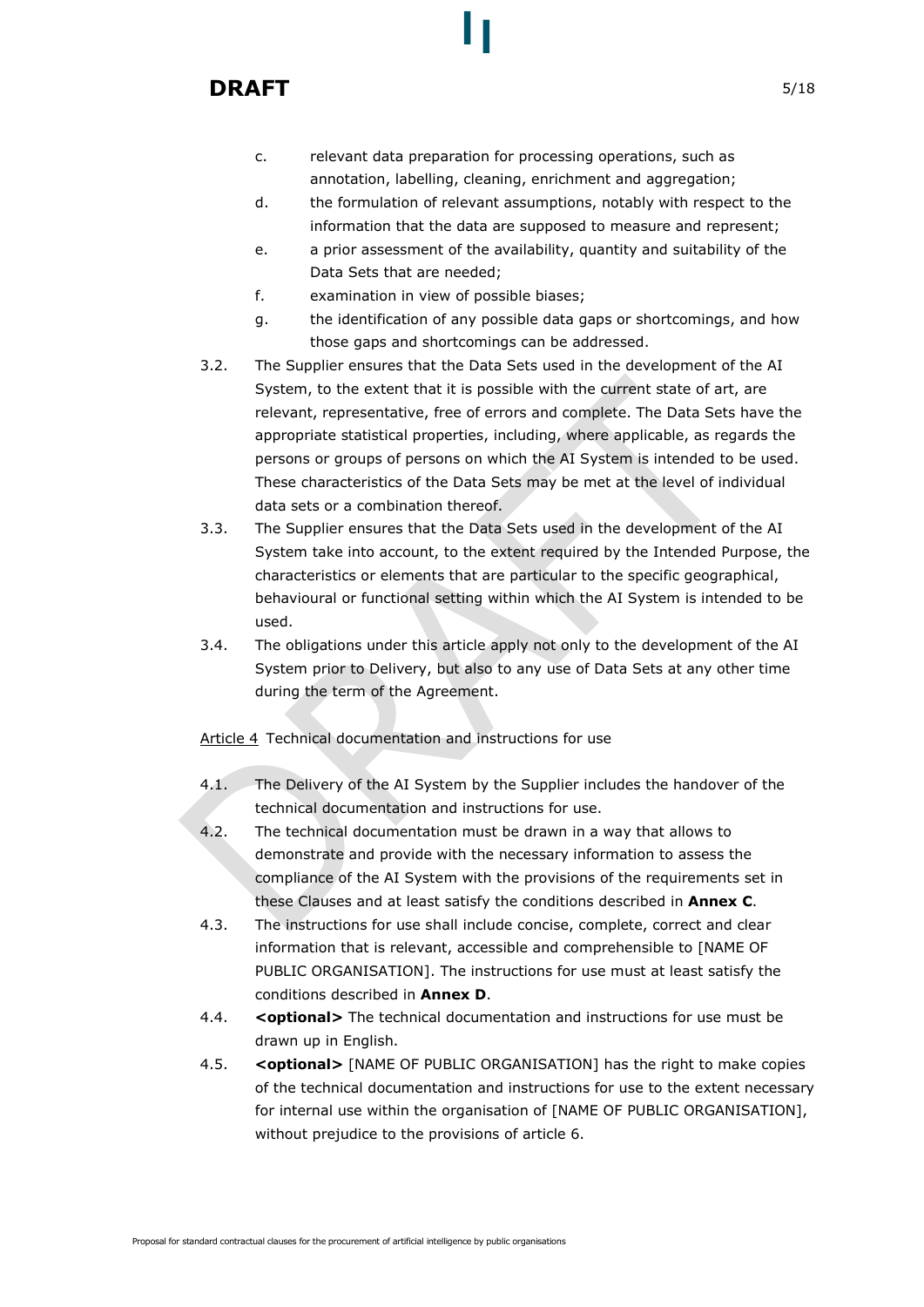### Article 5 Record-keeping

- 5.1. The Supplier ensures that the AI System shall be designed and developed with capabilities enabling the automatic recording of events ('logs') while the AI System is operating. Those logging capabilities shall conform to recognised standards or common specifications.
- 5.2. The logging capabilities shall ensure a level of traceability of the AI System's functioning throughout its lifecycle that is appropriate to the Intended Purpose of the system.

### Article 6 Transparency

- 6.1. The Supplier ensures that the AI System shall be designed and developed in such a way to ensure that the operation of the AI System is sufficiently transparent to enable [NAME OF PUBLIC ORGANISATION] to interpret the system's output and use it appropriately.
- 6.2. < optional>During the term of the Agreement, the Supplier is obliged to assist [NAME OF PUBLIC ORGANISATION] at [NAME OF PUBLIC ORGANISATION]'s first request to explain on an individual level how the AI System arrived at a particular decision or outcome. In any event, this will include a clear indication of the key factors that led the AI System to arrive at a particular result and the changes to the input that must be made in order for it to arrive at a different outcome.
- 6.3. < optional>The obligation as described in article 6.2 comprises in any event the provision to [NAME OF PUBLIC ORGANISATION] of all the technical and other information required in order to explain how the AI System arrived at a particular decision or outcome and to offer the other party and any other interested parties the opportunity to verify the way in which the AI System arrived at a particular decision or outcome. The Supplier hereby grants the [NAME OF PUBLIC ORGANISATION] the right to use, share and disclose this information, if and to the extent necessary to inform natural persons about the functioning of the AI System and/or in any legal proceedings.
- 6.4. < **<optional>**Without prejudice to Article 4, the obligations referred to in article 6.2 and article 6.3 include the source code of the AI System, the technical specifications used in developing the AI System, the Data Sets, technical information on how the Data Sets used in developing the AI System were obtained and edited, information on the method of development used and the development process undertaken, substantiation of the choice for a particular model and its parameters, and information on the performance of the AI System.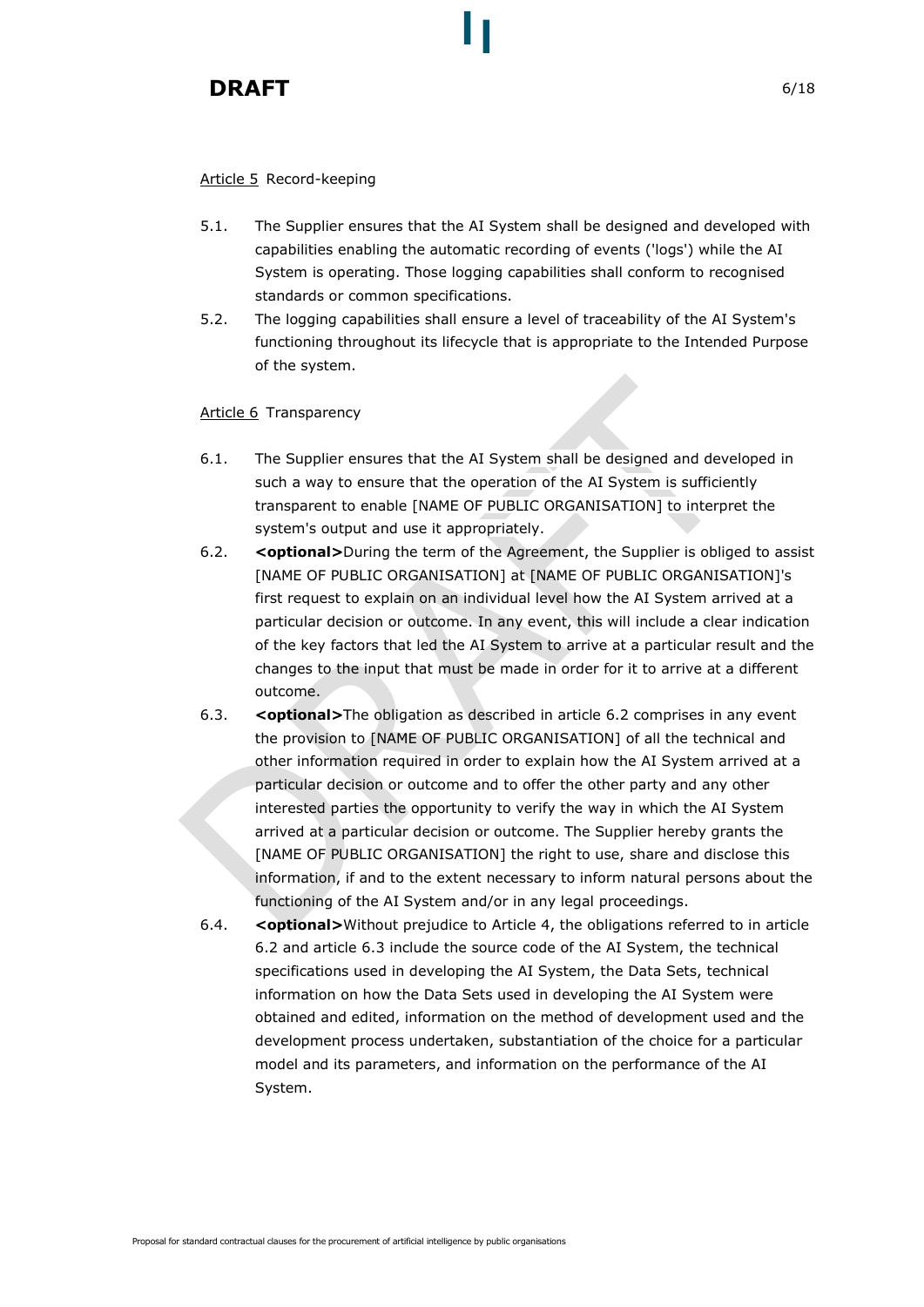### Article 7 Human oversight

- 7.1. The Supplier ensures that the AI System shall be designed and developed in such a way, including with appropriate human-machine interface tools, that it can be effectively overseen by natural persons.
- 7.2. Human oversight shall aim at preventing or minimising the risks to health, safety or fundamental rights that may emerge when the AI System is used in accordance with its Intended Purpose or under conditions of Reasonably Foreseeable Misuse, in particular when such risks persist notwithstanding the application of other requirements set out in these Clauses.
- 7.3. The Supplier ensures that, prior to the Delivery, appropriate measures shall be embedded in the AI System and taken to ensure human oversight. These measures, which could include inter alia training of employees of PUBCLIC ORGANISATION, shall enable the individuals to whom human oversight is assigned to do the following, as appropriate to the circumstances:
	- a. fully understand the capacities and limitations of the AI System and be able to duly monitor its operation, so that signs of anomalies, dysfunctions and unexpected performance can be detected and addressed as soon as possible;
	- b. remain aware of the possible tendency of automatically relying or overrelying on the output produced by the AI System ('automation bias'), in particular if the AI System is used to provide information or recommendations for decisions to be taken by natural persons;
	- c. be able to correctly interpret the AI System's output, taking into account in particular the characteristics of the system and the interpretation tools and methods available;
	- d. be able to decide, in any particular situation, not to use the AI System or otherwise disregard, override or reverse the output of the AI System;
	- e. be able to intervene on the operation of the AI System or interrupt the system through a "stop" button or a similar procedure.

Article 8 Accuracy, robustness and cybersecurity

- 8.1. The Supplier ensures that the AI System shall be designed and developed in such a way that it achieves, in the light of the Intended Purpose, an appropriate level of accuracy, robustness and cybersecurity, and performs consistently in those respects throughout its lifecycle.
- 8.2. The levels of accuracy and the relevant accuracy metrics of the AI System shall be declared in the accompanying instructions of use.
- 8.3. The Supplier ensures that the AI System shall be resilient as regards errors, faults or inconsistencies that may occur within the system or the environment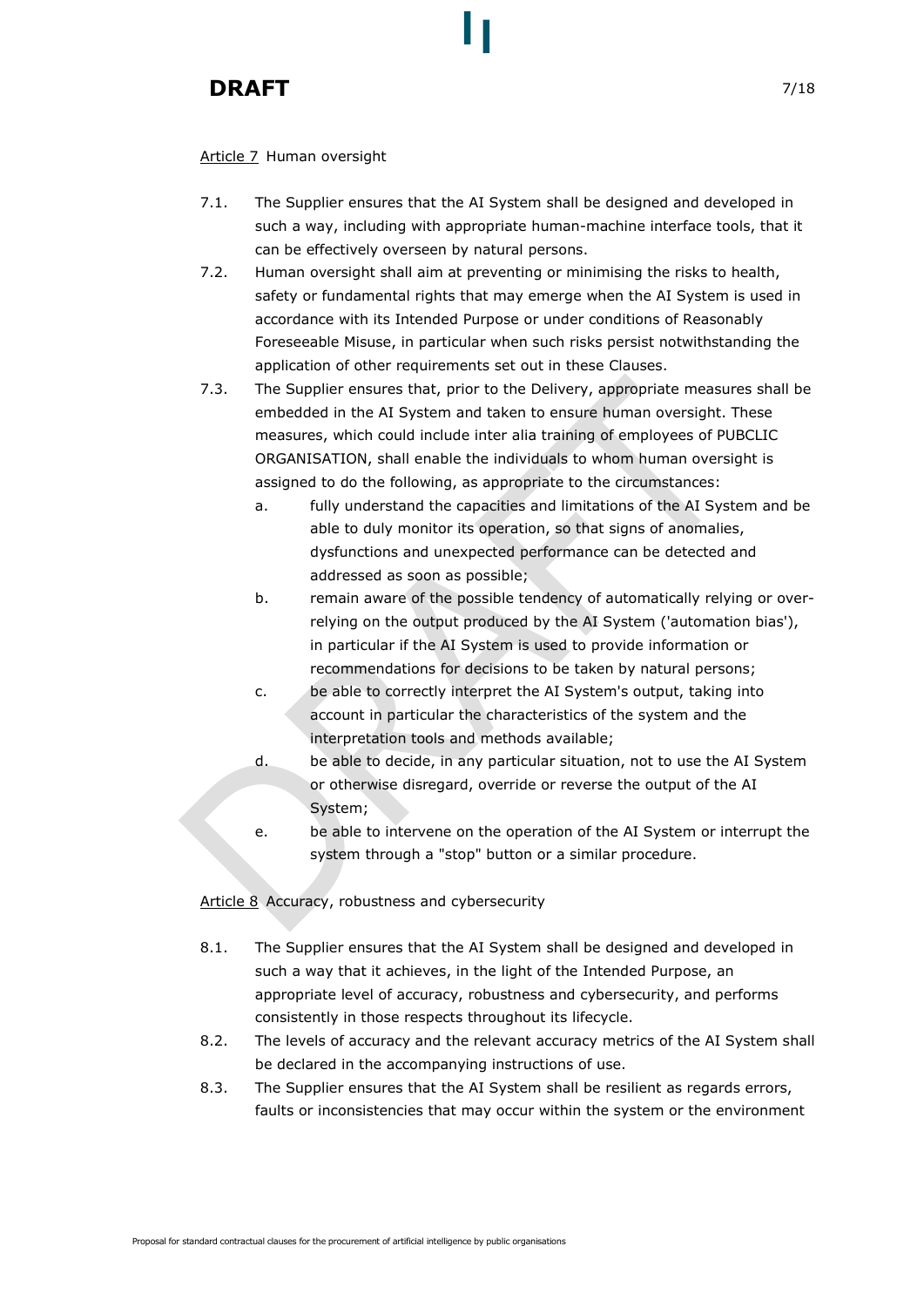in which the system operates, in particular due to their interaction with natural persons or other systems.

8.4. The AI System shall be resilient as regards attempts by unauthorised third parties to alter their use or performance by exploiting the system's vulnerabilities.

The technical solutions to address AI specific vulnerabilities shall include, where appropriate, measures to prevent and control attacks trying to manipulate the training dataset ('data poisoning'), inputs designed to cause the model to make a mistake ('adversarial examples'), or model flaws.

#### Section C – Obligations of the Supplier in relation to the AI System

#### Article 9 Compliance with Section B

- 9.1. The Supplier must ensure that the AI System shall comply with the requirements established in Section B of these Clauses.
- 9.2. The Intended Purpose and the risk management system referred to in article 2 shall be taken into account when ensuring compliance with those requirements.

# Article 10 <optional for non-high-risk AI systems> Quality management system

- 10.1. The Supplier shall put a quality management system in place that ensures compliance with these Clauses. That system shall be documented in a systematic and orderly manner in the form of written policies, procedures and instructions, and shall include at least the following aspects:
	- a. a strategy for regulatory compliance, including compliance with conformity assessment procedures and procedures for the management of modifications to the AI System;
	- b. techniques, procedures and systematic actions to be used for the design, design control and design verification of the AI System;
	- c. techniques, procedures and systematic actions to be used for the development, quality control and quality assurance of the AI System;
	- d. examination, test and validation procedures to be carried out before, during and after the development of the AI System, and the frequency with which they have to be carried out;
	- e. technical specifications, including standards, to be applied and, where the relevant harmonised standards are not applied in full, the means to be used to ensure that the AI System complies with the requirements set out in Section B of these Clauses;
	- f. systems and procedures for data management, including data collection, data analysis, data labelling, data storage, data filtration,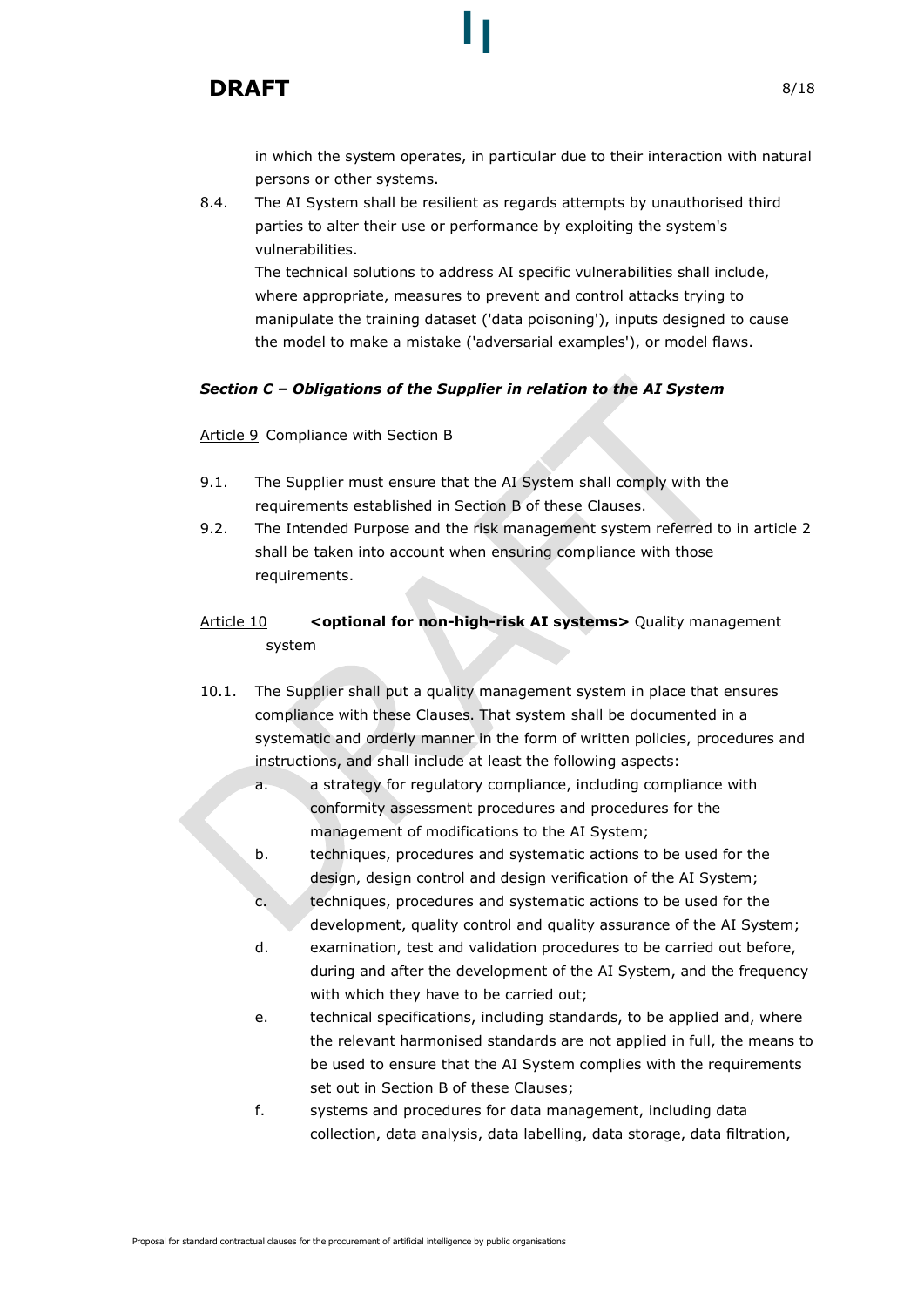

data mining, data aggregation, data retention and any other operation regarding the data that is performed before the Delivery of the AI System;

- g. the risk management system referred to in article 2;
- h. the setting-up, implementation and maintenance of a post-market monitoring system, in accordance with article 14;
- i. procedures related to the reporting of serious incidents and of malfunctioning;
- j. the handling of communication with national competent authorities, competent authorities, including sectoral ones, providing or supporting the access to data, notified bodies, other operators, customers or other interested parties;
- k. systems and procedures for record keeping of all relevant documentation and information;
- l. resource management, including security of supply related measures;
- m. an accountability framework setting out the responsibilities of the management and other staff with regard to all aspects listed in this paragraph.
- 10.2. The implementation of aspects referred to in paragraph 1 shall be proportionate to the size of the Suplier's organisation.

#### Article 11 < optional for non-high-risk AI systems> Conformity assessment

- 11.1. The Supplier shall ensure that the AI System undergoes the following conformity assessment procedure prior to the Delivery of the AI System:
	- a. The Supplier verifies that the established quality management system is in compliance with the requirements of article 10.
	- b. The Supplier examines the information contained in the technical documentation in order to assess the compliance of the AI System with the relevant essential requirements set out in Section B of these Clauses.
	- c. The Supplier also verifies that the design and development process of the AI System and its post-market monitoring as referred to in article 14 is consistent with the technical documentation.
- 11.2. The Supplier ensures that the AI System shall undergo a new conformity assessment procedure whenever the AI System is substantially modified by the Supplier during the term of the Agreement. Substantial modification takes place in case of a change to the AI system following its placing on the market or putting into service which affects the compliance of the AI system with the requirements set out in Section B or results in a modification to the intended purpose for which the AI system has been assessed.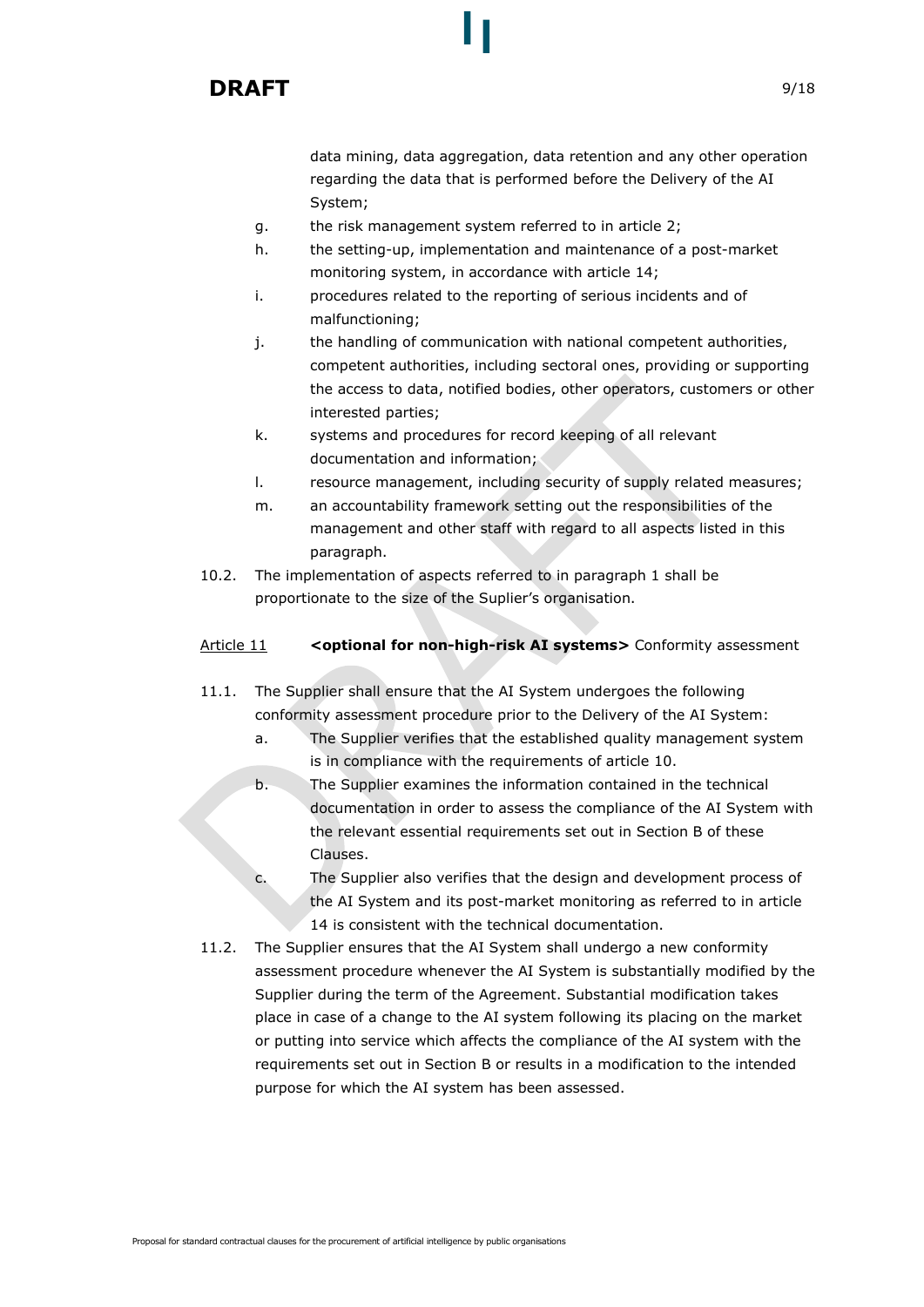# Article 12 Automatically generated logs

The Supplier shall keep the logs automatically generated by the AI System, to the extent such logs are under its control based on the Agreement. The logs shall be kept for a period that is appropriate in the light of the Intended Purpose and applicable law.

# Article 13 Corrective actions

If the Supplier considers or has reason to consider that the AI system is not in conformity with these Clauses it shall immediately take the necessary corrective actions to bring that system into conformity, to withdraw it or to recall it, as appropriate. The Supplier shall inform the [NAME OF PUBLIC ORGANISATION] accordingly.

### Article 14 < optional for non-high-risk AI systems> Post-market monitoring

- 14.1. The Supplier shall establish and document a post-market monitoring system in a manner that is proportionate to the nature of the artificial intelligence technologies and the risks of the AI System.
- 14.2. The post-market monitoring system shall collect, document and analyse relevant data when provided by [NAME OF PUBLIC ORGANISATION] or ther users or collected through other sources on the performance of the AI System throughout its lifetime. This post-market monitoring system must allow the Supplier to evaluate the continuous compliance of the AI System with the requirements set out in these Clauses.
- 14.3. The post-market monitoring system shall be based on a post-market monitoring plan. The post-market monitoring plan shall be part of the technical documentation referred to in article 4.

# Section D – Rights to use the AI System and the Data Sets

- Article  $15 \times$  < optional> Rights to use the AI System
- 15.1. The use of the AI System is subject to the provisions of the Agreement that pertain to intellectual property rights and licences.
- 15.2. If and to the extent that the Agreement does not contain any conditions on intellectual property rights and licences, the Supplier will grant the [NAME OF PUBLIC ORGANISATION] a non-exclusive, irrevocable right to use the AI System for the term of the Agreement.
- 15.3. This right to use the AI System includes, in any event, the following (for which the [NAME OF PUBLIC ORGANISATION] does not owe any additional fee):
	- a. the right to use all functionalities of the AI System;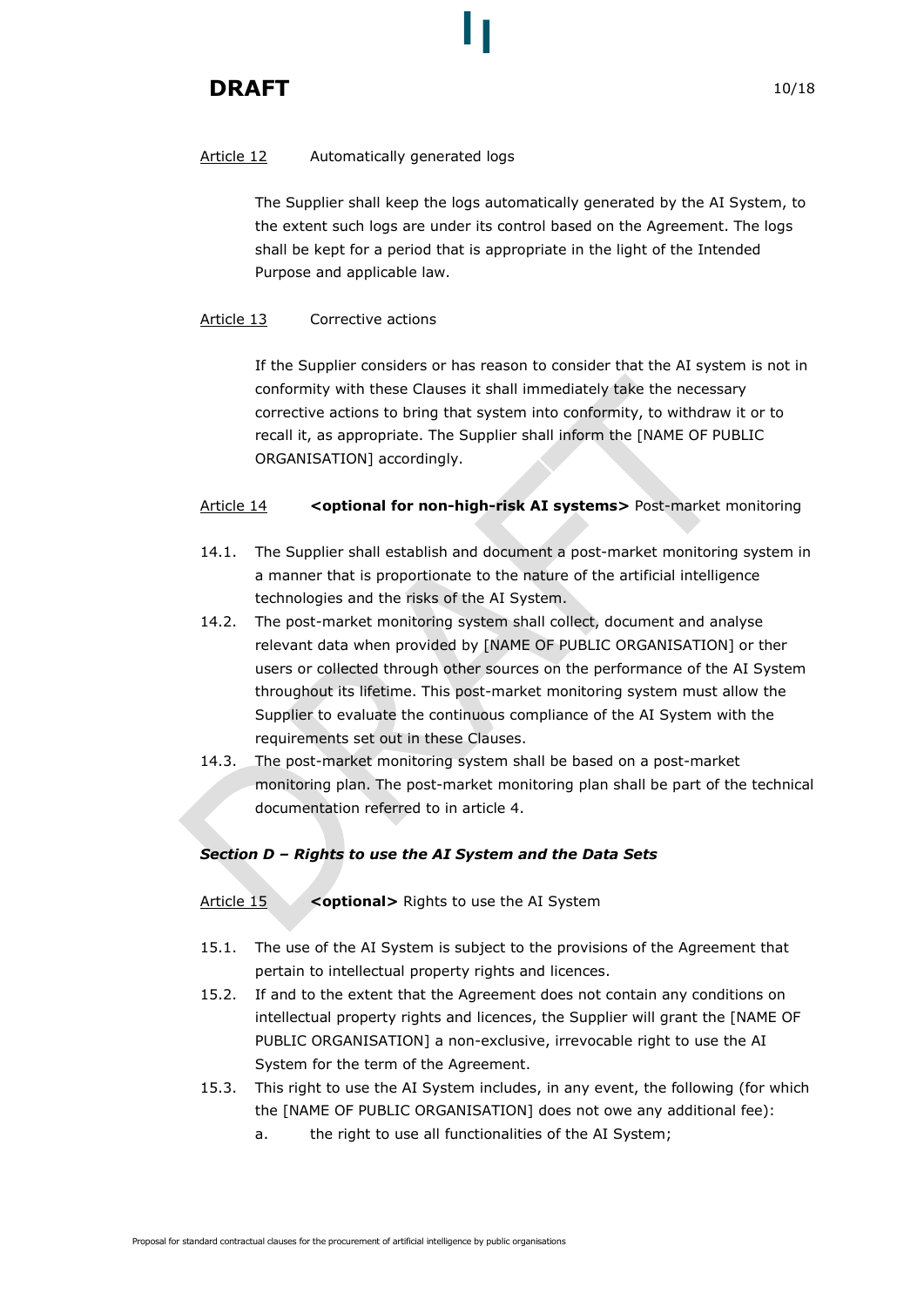- b. the right to make, save and regularly test copies of the AI System and keep them on hot standby for the purposes of disaster recovery;
- c. the right to use the AI System for testing and development purposes;
- d. the right to use the AI System without any limitation or restraint in terms of place and hardware, including its use by third parties on behalf of the [NAME OF PUBLIC ORGANISATION].
- 15.4. The [NAME OF PUBLIC ORGANISATION] may make and use copies of the AI System as often as it considers necessary for the purpose of its operational activities. If it does so and consequently owes an additional payment to the Supplier, it will immediately notify the Supplier accordingly. The [NAME OF PUBLIC ORGANISATION] may not remove any notices of ownership and copyright when reproducing the AI System.

# Article 16 < optional> Rights to the Data Sets

- 16.1. All rights, including any intellectual property right, relating to the Data Sets to be provided by [NAME OF PUBLIC ORGANISATION] to the Supplier under the Agreement will accrue to [NAME OF PUBLIC ORGANISATION]. The Supplier will not be entitled to use such Data Sets for any purpose other than the performance of the Agreement. On first request of [NAME OF PUBLIC ORGANISATION], the Supplier will destroy such Data Sets and/or hand over the Data Sets to [NAME OF PUBLIC ORGANISATION], to be designated by [NAME OF PUBLIC ORGANISATION].
- 16.2. All rights relating to the Data Sets to be created or collected in the course of performance of the Agreement will accrue to [NAME OF PUBLIC ORGANISATION]. Unless the parties agree otherwise, the Supplier will not be entitled to use such data for any purpose other than the performance of the Agreement. If [NAME OF PUBLIC ORGANISATION] so demands, the Supplier will destroy such data and/or hand over the data to [NAME OF PUBLIC ORGANISATION], to be designated by [NAME OF PUBLIC ORGANISATION].
- 16.3. The Data Sets will be handed over to [NAME OF PUBLIC ORGANISATION] by the Supplier in a common file format to be designated by [NAME OF PUBLIC ORGANISATION]. If converting the data to the file format desired by [NAME OF PUBLIC ORGANISATION] requires the Supplier to perform additional work, [NAME OF PUBLIC ORGANISATION] will pay the Supplier a reasonable fee for that work. In no event will a dispute about the amount of the fee to be paid by [NAME OF PUBLIC ORGANISATION] give the Supplier the right to suspend its obligations under these Clauses.
- 16.4. If [NAME OF PUBLIC ORGANISATION] so demands, the Supplier will provide evidence of the destruction of the Data Sets.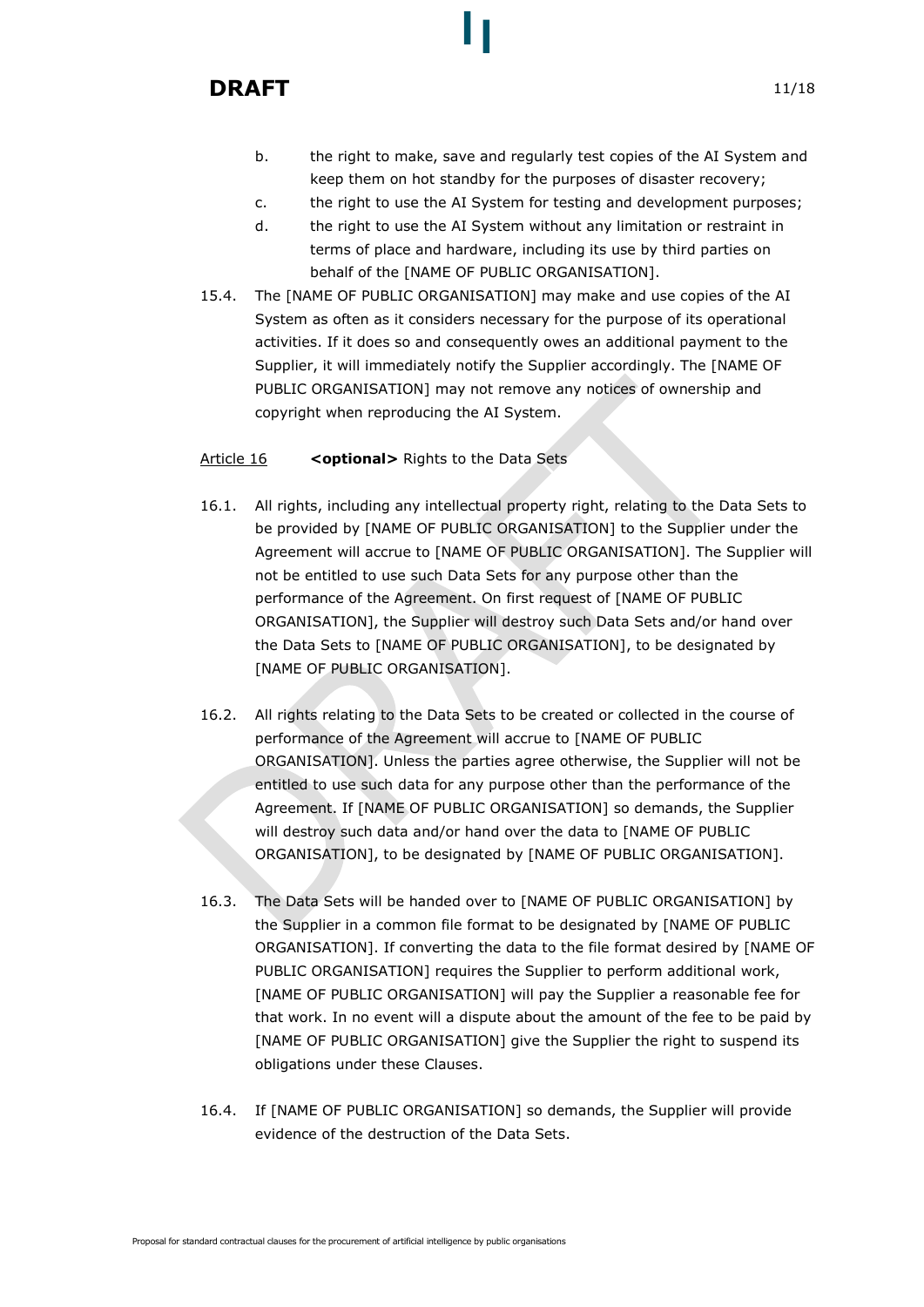# Section E – AI register and audit

### Article 17 < optional> AI register

- 17.1. At the [NAME OF PUBLIC ORGANISATION]'s first request, the Supplier will provide [NAME OF PUBLIC ORGANISATION] with the most recent version of the information described in Annex C and Annex D.
- 17.2. [NAME OF PUBLIC ORGANISATION] will be entitled to share the information described in article 17.1 with third parties and to disclose it, for example in a register for AI Systems.
- 17.3. If [NAME OF PUBLIC ORGANISATION] so demands, the Supplier will assist [NAME OF PUBLIC ORGANISATION] in completing a register, for example a register for AI Systems.

### Article 18 < optional> Audit

- 18.1. The Supplier is obliged to cooperate in an audit or other type of inspection to be carried out by or on behalf of [NAME OF PUBLIC ORGANISATION] to assess whether the Supplier complies with its obligations laid down in these Clauses at all times. Such cooperation will include providing all information required by [NAME OF PUBLIC ORGANISATION], providing an insight into the risk management system implemented, making Supplier staff available for interviews and providing access to the locations of the Supplier.
- 18.2. [NAME OF PUBLIC ORGANISATION] will prepare, or cause the preparation of, a report in which the conclusions of the audit are recorded. In the report, [NAME OF PUBLIC ORGANISATION] will record the extent to which the Supplier complies with the obligations under the Agreement. If [NAME OF PUBLIC ORGANISATION] establishes that the Supplier does not comply with the obligations under this article, the Supplier will be obliged to remedy the defects identified by [NAME OF PUBLIC ORGANISATION] within the reasonable term set by [NAME OF PUBLIC ORGANISATION] in the report. If the Supplier fails to remedy the defects identified by [NAME OF PUBLIC ORGANISATION] within the term set in the report for remedying such defects, the Supplier will be in default by operation of law.
- 18.3. [NAME OF PUBLIC ORGANISATION] will be entitled to publish the conclusions of the report referred to in article 18.2.
- 18.4. [NAME OF PUBLIC ORGANISATION] will be entitled to perform, or cause the performance of, an audit once per calendar year.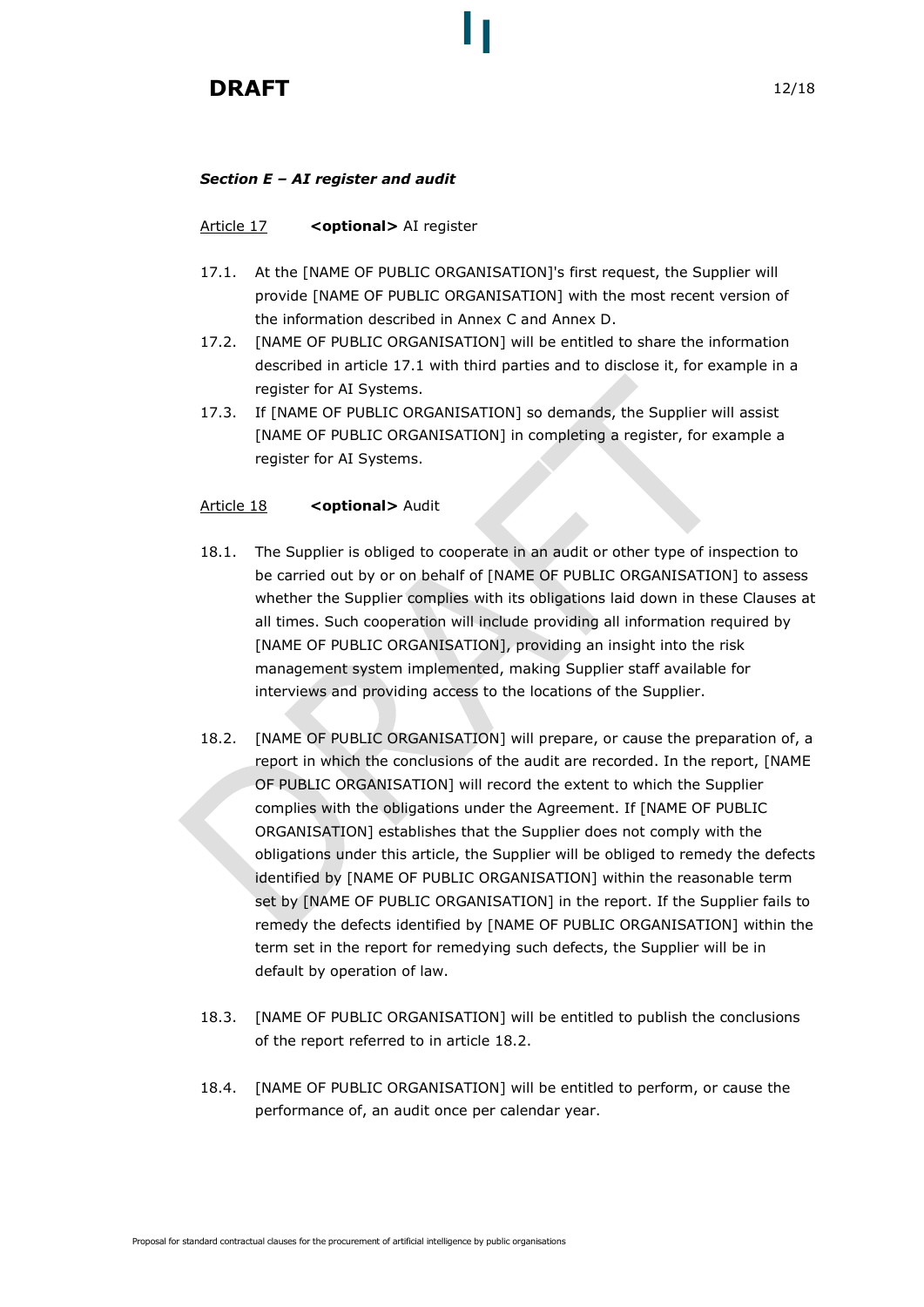- 18.5. [NAME OF PUBLIC ORGANISATION] may decide to have all or part of the audit performed by an independent auditor.
- 18.6. The costs of the auditor to be engaged by [NAME OF PUBLIC ORGANISATION], if any, will be paid by [NAME OF PUBLIC ORGANISATION]. [NAME OF PUBLIC ORGANISATION] will pay the Supplier a reasonable fee for any costs to be incurred by the Supplier in the context of the audit. In no event will a dispute about the amount of such fee give the Supplier the right to suspend its obligations under these Clauses. No such fee will be owed by [NAME OF PUBLIC ORGANISATION] if the audit reveals that the Supplier has failed to perform its obligations under these Clauses.

### Section F – Costs

### Article 19 < optional> Costs

Unless agreed otherwise between the parties or expressly provided otherwise in these Clauses, no additional fee will be owed to the Supplier by [NAME OF PUBLIC ORGANISATION] in consideration of the work ensuing from these Clauses.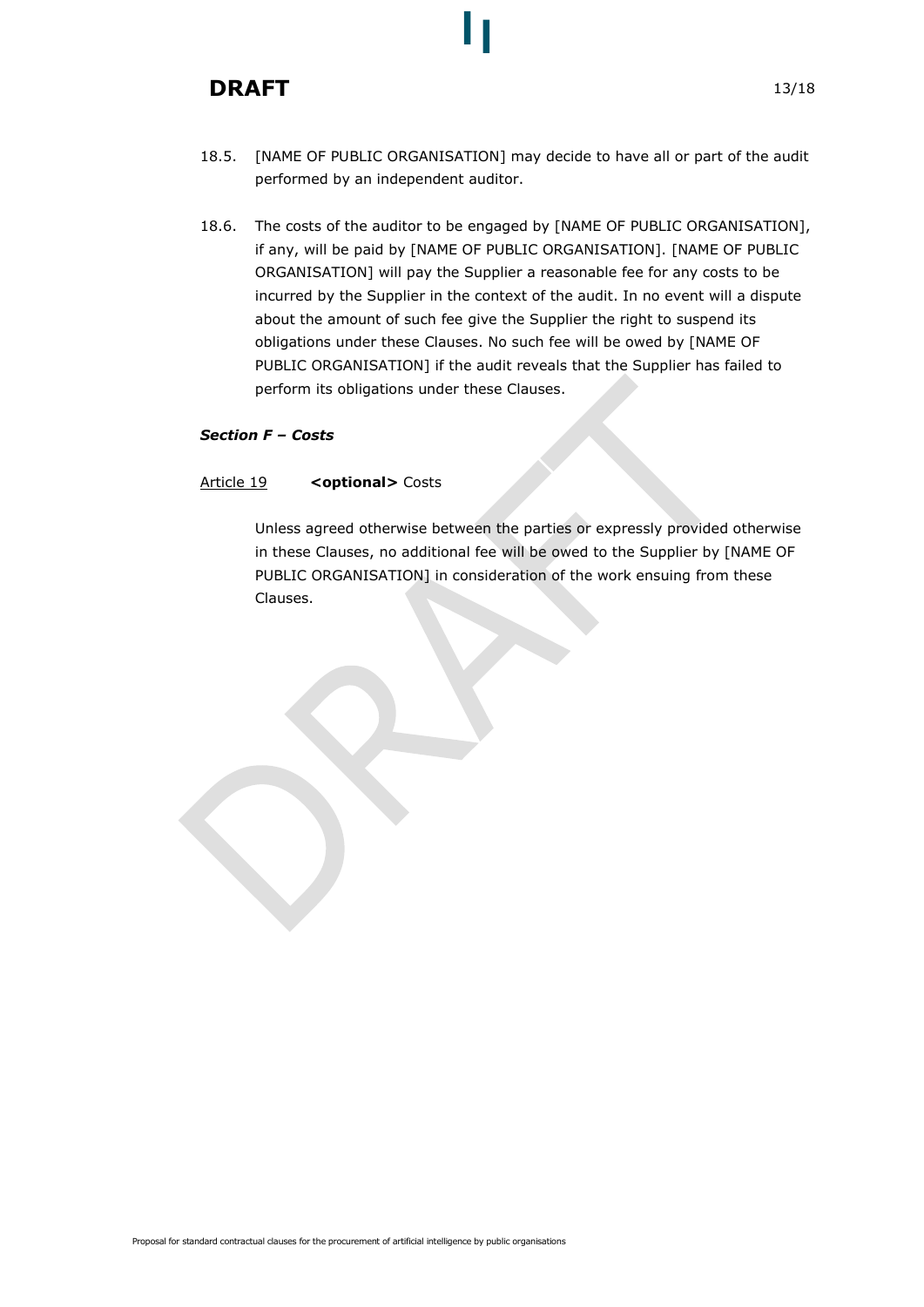#### Annex A – The AI System

Within the scope of these clauses are all systems or components of systems provided by the Supplier to [NAME OF PUBLIC ORGANISATION] under the Agreement that meet the following definition:

"software that is developed with one or more of the techniques and approaches listed below and can, for a given set of human-defined objectives, generate outputs such as content, predictions, recommendations, or decisions influencing the environments they interact with;

- (a) Machine learning approaches, including supervised, unsupervised and reinforcement learning, using a wide variety of methods including deep learning;
- (b) Logic- and knowledge-based approaches, including knowledge representation, inductive (logic) programming, knowledge bases, inference and deductive engines, (symbolic) reasoning and expert systems;
- (c) Statistical approaches, Bayesian estimation, search and optimization methods."

<Optional> In addition to the systems that fall within the scope of the aforementioned definition of an AI system, also the algorithmic systems or components of systems described below fall within the scope of the Clauses:

Please provide a description of the system. This can also be an algorithmic system that does not qualify as an AI System under the AI Act.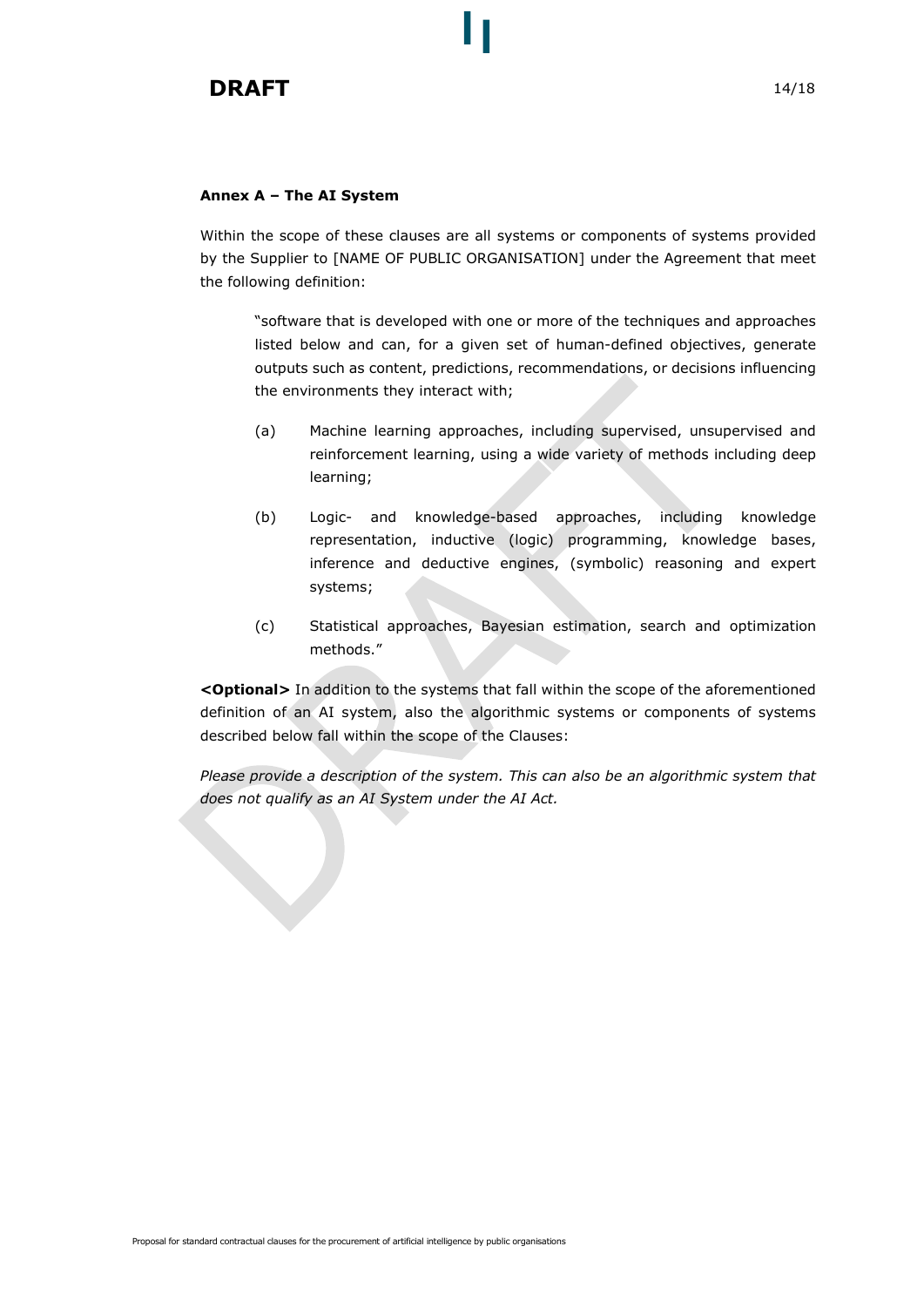### Annex B - The Data Sets and the Intended Purpose

### Data Sets

Please provide a description of the Data Sets used for the training (if applicable), validation and testing of the AI System.

### Intended Purpose

Please provide a description of the use for which the AI System is intended.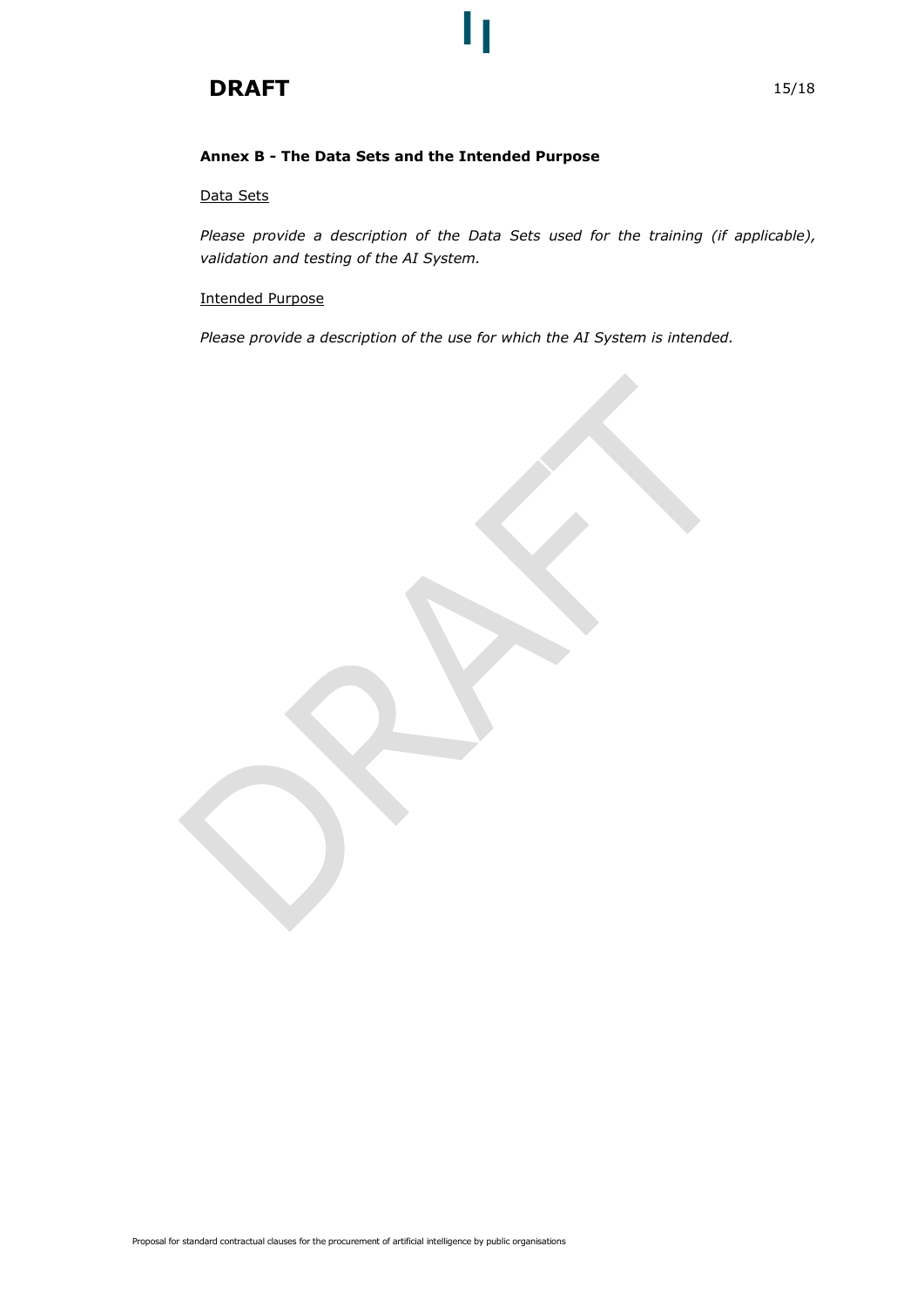### Annex C Technical documentation

The technical documentation shall contain at least the following information, as applicable to the relevant AI System:

- 1. a general description of the AI System including:
	- 1.1. its intended purpose, the person/s developing the system the date and the version of the system;
	- 1.2. how the AI System interacts or can be used to interact with hardware or software that is not part of the AI System itself, where applicable;
	- 1.3. the versions of relevant software or firmware and any requirement related to version update;
	- 1.4. the description of all forms in which the AI System is placed on the market or put into service;
	- 1.5. the description of hardware on which the AI System is intended to run;
	- 1.6. where the AI System is a component of products, photographs or illustrations showing external features, marking and internal layout of those products;
	- 1.7. instructions of use for the [NAME OF PUBLIC ORGANISATION] and, where applicable installation instructions.
- 2. a detailed description of the elements of the AI System and of the process for its development, including:
	- 2.1. the methods and steps performed for the development of the AI System, including, where relevant, recourse to pre-trained systems or tools provided by third parties and how these have been used, integrated or modified by the Supplier;
	- 2.2. the design specifications of the system, namely the general logic of the AI System and of the algorithms; the key design choices including the rationale and assumptions made, also with regard to persons or groups of persons on which the system is intended to be used; the main classification choices; what the system is designed to optimise for and the relevance of the different parameters; the decisions about any possible trade-off made regarding the technical solutions adopted to comply with the requirements set out in these Clauses;
	- 2.3. the description of the system architecture explaining how software components build on or feed into each other and integrate into the overall processing; the computational resources used to develop, train, test and validate the AI System;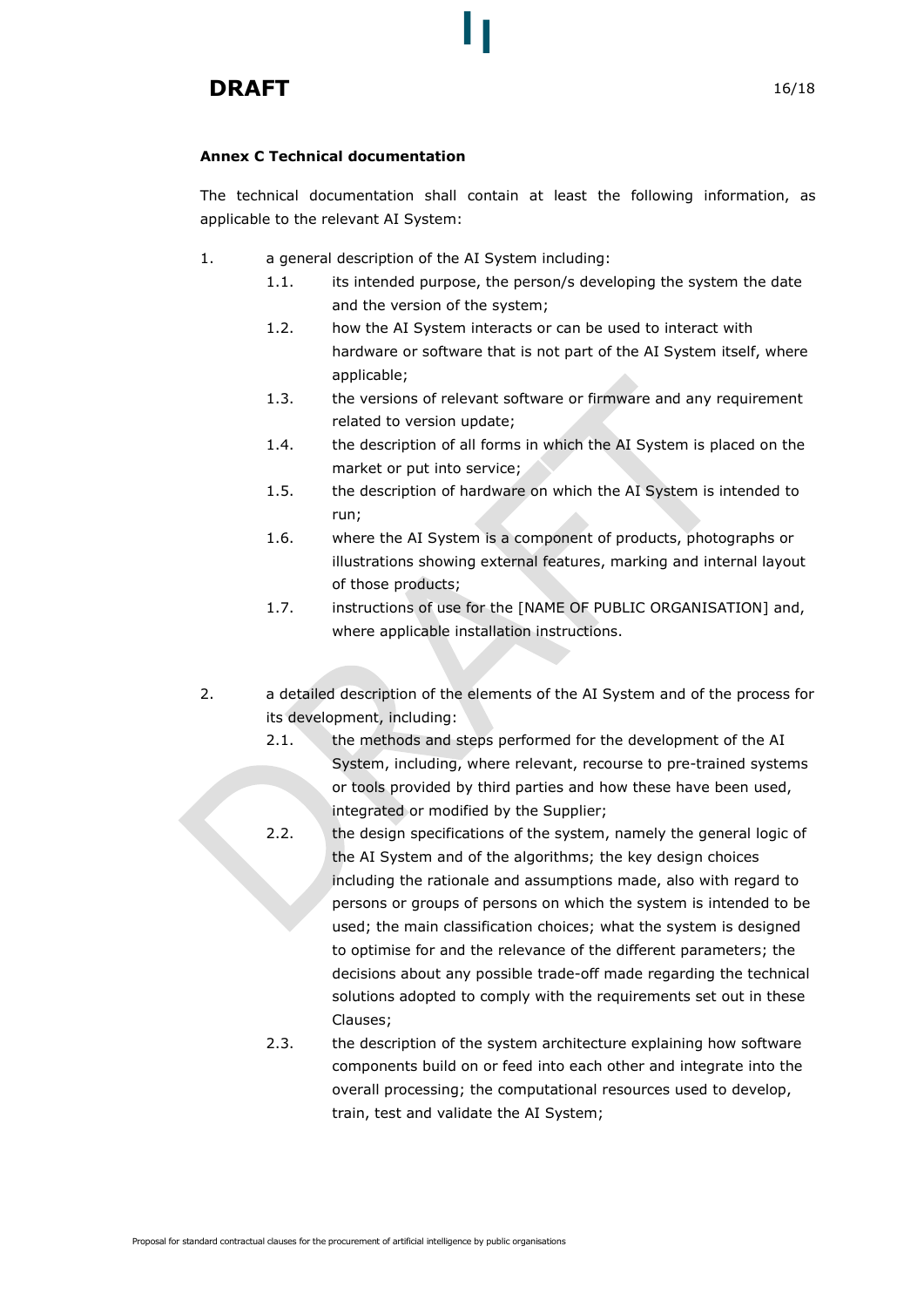- 2.4. where relevant, the data requirements in terms of datasheets describing the training methodologies and techniques and the training data sets used, including information about the provenance of those data sets, their scope and main characteristics; how the data was obtained and selected; labelling procedures (e.g. for supervised learning), data cleaning methodologies (e.g. outliers detection);
- 2.5. assessment of the human oversight measures needed in accordance with article 7, including an assessment of the technical measures needed to facilitate the interpretation of the outputs of the AI System by [NAME OF PUBLIC ORGANISATION], in accordance with Annex  $D(4)$ ;
- 2.6. where applicable, a detailed description of pre-determined changes to the AI System and its performance, together with all the relevant information related to the technical solutions adopted to ensure continuous compliance of the AI System with the relevant requirements set out in these Clauses;
- 2.7. the validation and testing procedures used, including information about the validation and testing data used and their main characteristics; metrics used to measure accuracy, robustness, cybersecurity and compliance with other relevant requirements set out in these Clauses as well as potentially discriminatory impacts; test logs and all test reports dated and signed by the responsible persons, including with regard to pre-determined changes as referred to under point 2.6.
- 3. Detailed information about the monitoring, functioning and control of the AI System, in particular with regard to: its capabilities and limitations in performance, including the degrees of accuracy for specific persons or groups of persons on which the system is intended to be used and the overall expected level of accuracy in relation to its intended purpose; the foreseeable unintended outcomes and sources of risks to health and safety, fundamental rights and discrimination in view of the intended purpose of the AI System; the human oversight measures needed in accordance with article 7, including the technical measures put in place to facilitate the interpretation of the outputs of the AI System by [NAME OF PUBLIC ORGANISATION]; specifications on input data, as appropriate;
- 4. a detailed description of the risk management system in accordance with article 2;
- 5. a description of any change made to the system through its lifecycle.